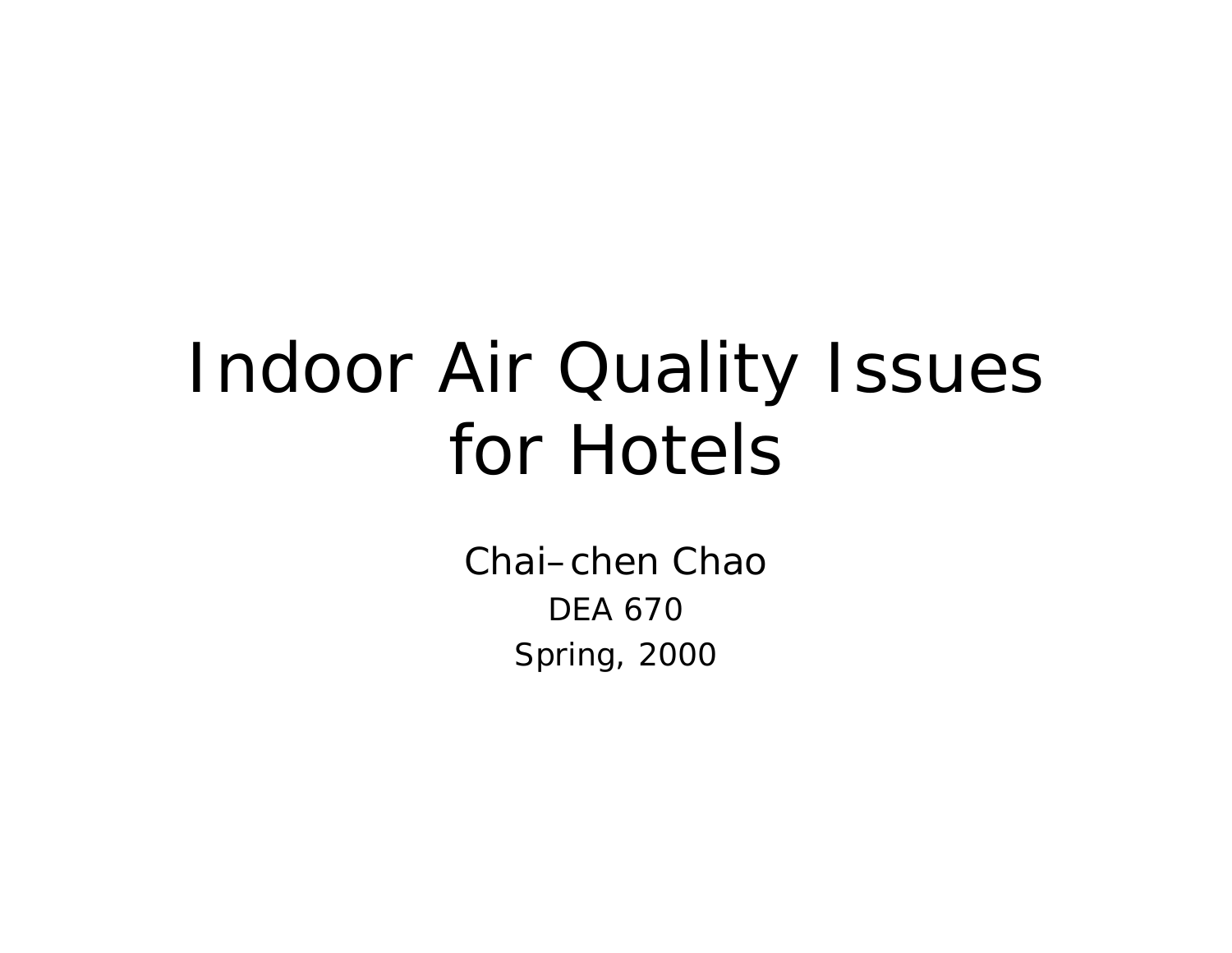## **Thermal Control**

| Relative Humidity | <b>Winter Temperature</b>       | Summer                          |
|-------------------|---------------------------------|---------------------------------|
|                   | Temperature                     |                                 |
| 30%               | $68.5^{\circ}F - 76.0^{\circ}F$ | 74.0°F - 80.0°F                 |
| 40%               | $68.5^{\circ}F - 75.5^{\circ}F$ | $73.5^{\circ}F - 79.5^{\circ}F$ |
| 50%               | $68.5^{\circ}F - 74.5^{\circ}F$ | 73.0°F - 79.0°F                 |
| 60%               | $68.0^{\circ}F - 74.0^{\circ}F$ | $72.5^{\circ}F - 78.0^{\circ}F$ |
|                   |                                 | (ASHRAE Standard 55-1992)       |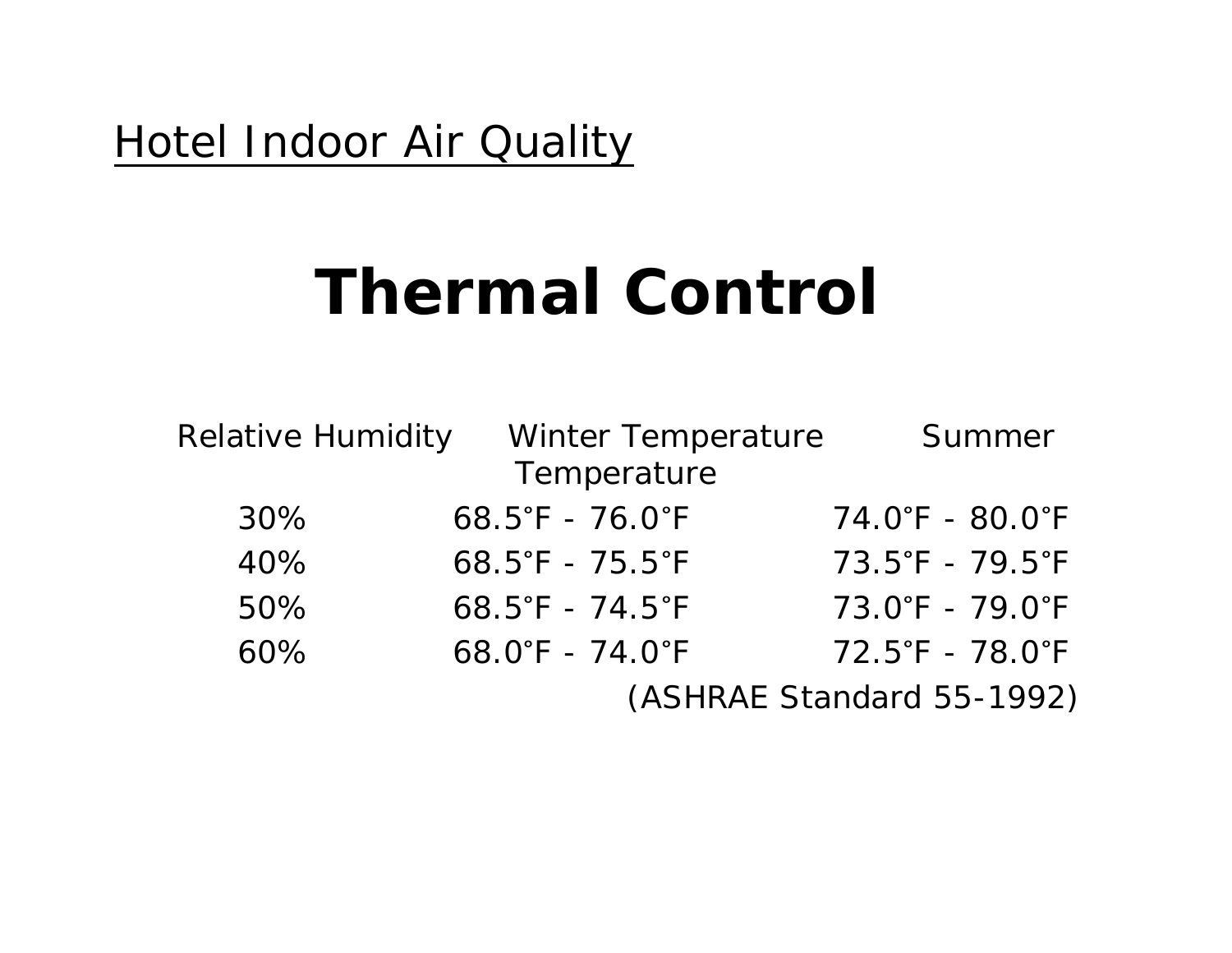# **Fungi-Mold & Mildew**

70 million replacing items have been damaged by mold and mildew. *(American Gas, Jul 1999)*



*(Mold on the bath curtain)*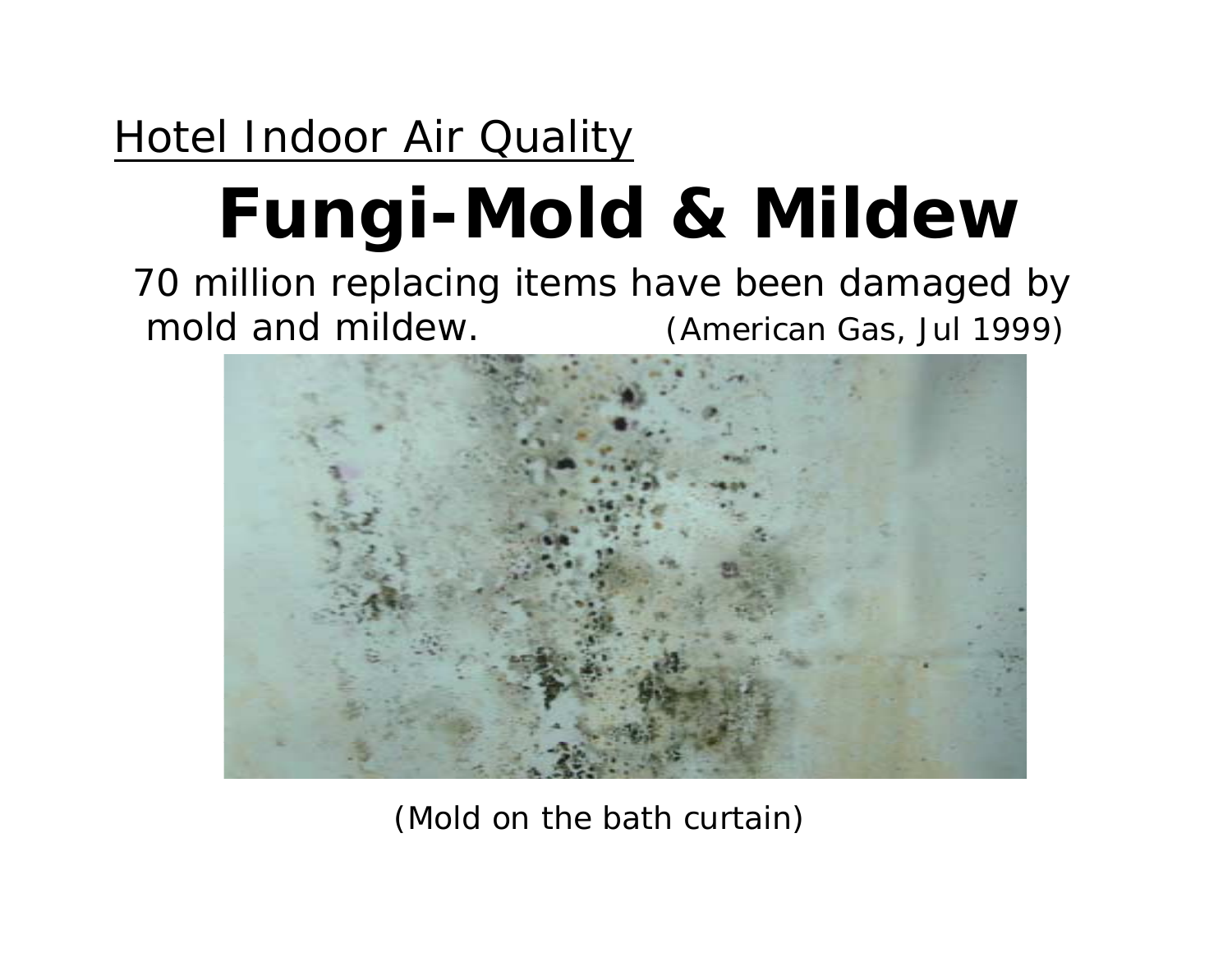# **Conditions to Thrive**

Temperature range above 40 **°**F and below 100**°**F

Mold spores

Nutrient base (most surfaces contain nutrients)

Moisture RH>70%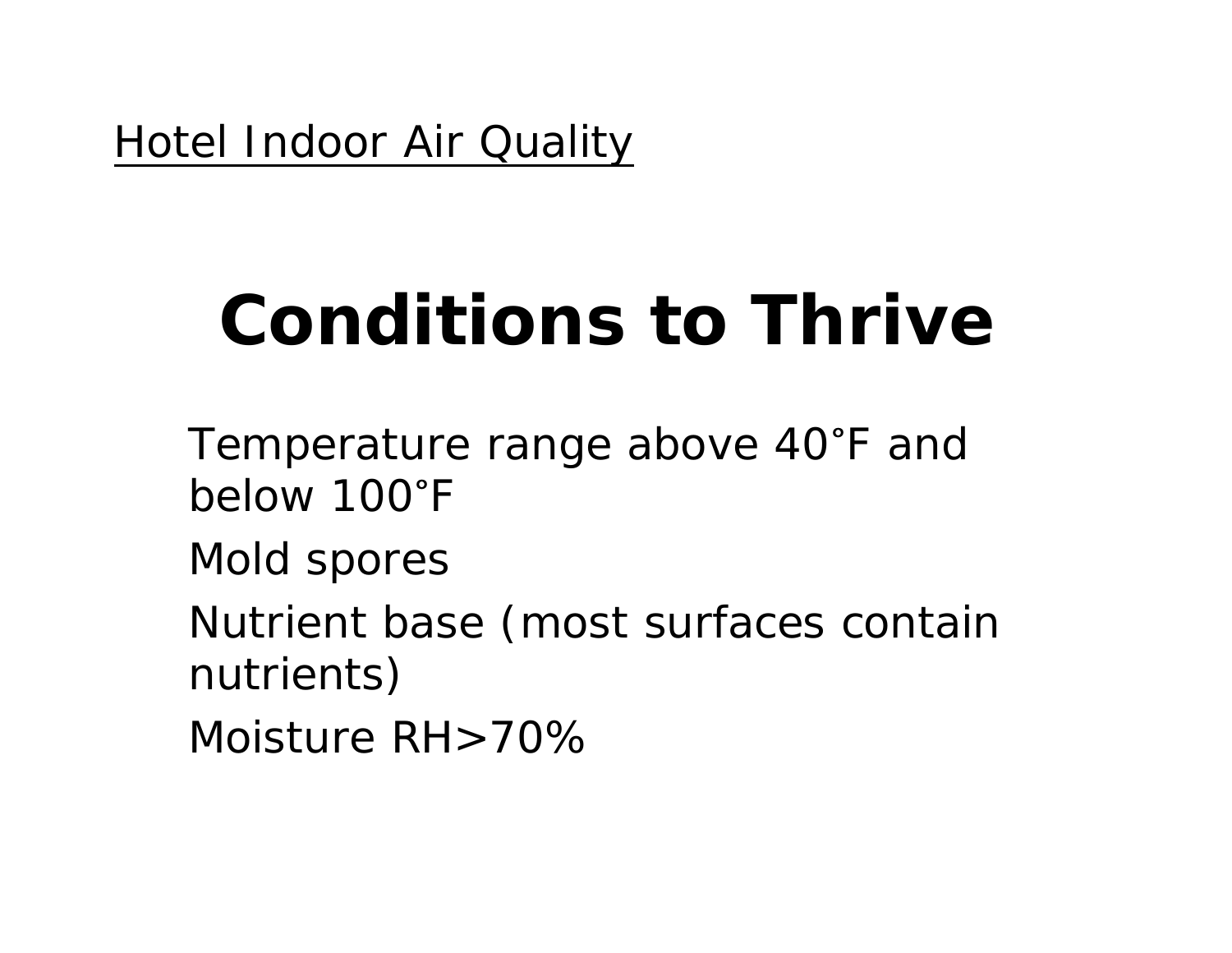# **Health Impact**

- •Allergies
- •Asthmatic reactions
- •Skin Disease
- •Parasite in lungs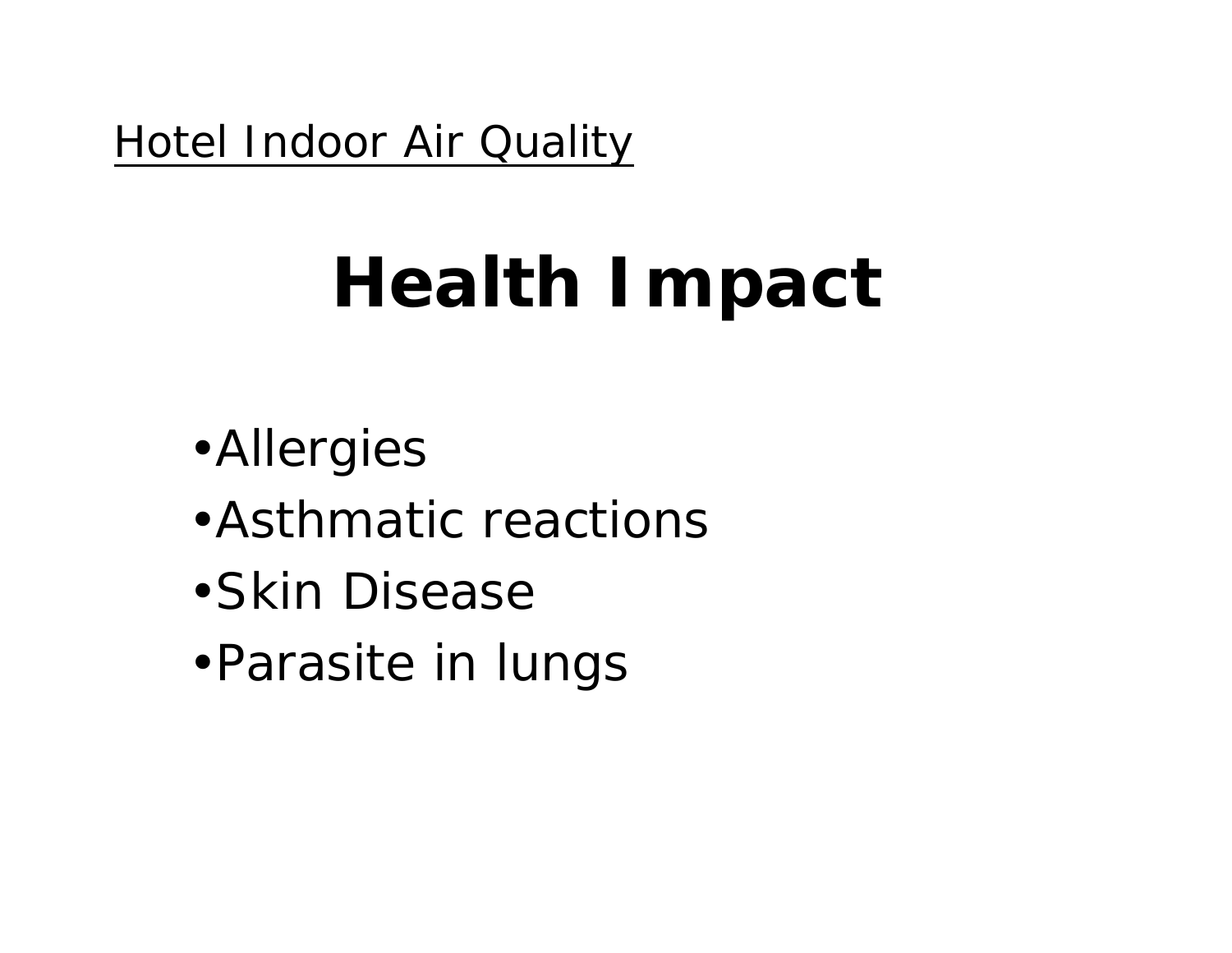# **Controls**

- •Reduce the moisture content (vapor pressure) of the air
- •Increase air movement at the surface
- •Increase the air temperature (either the general space temperature or the temperature at building surfaces).

•Wash mold off hard surfaces and dry completely.

•Absorbent materials, such as ceiling tiles and carpet, with mold may need to be replaced.

*(EPA, Moisture, Mold and Mildew141 Appendix C)*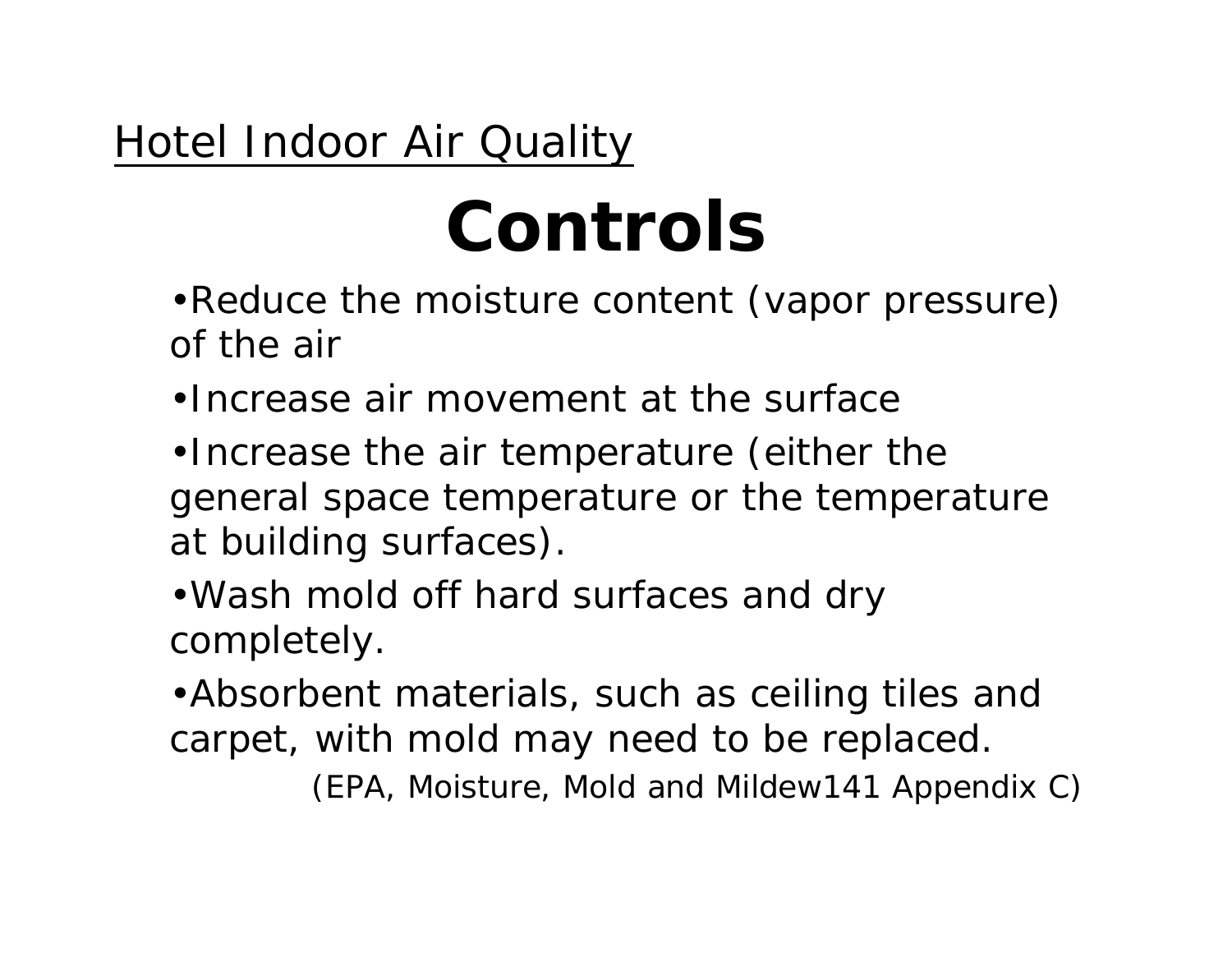# **Carpet**

Interior products in the home have the potential to impact the indoor air because they emit volatile organic compounds (VOCs) into the air.

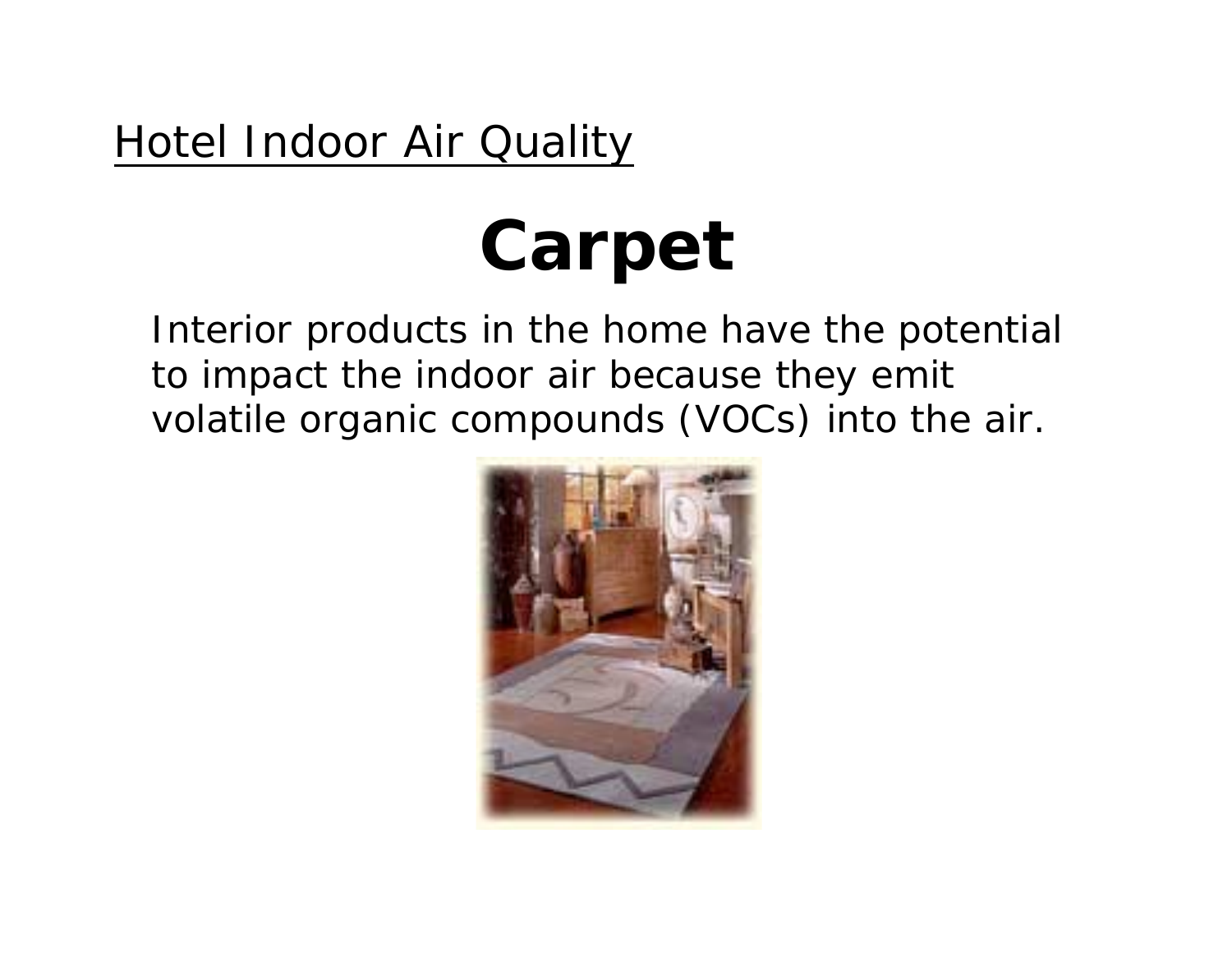# **Health Impact**

- •Eye and respiratory tract irritation
- •Headache
- •Dizziness
- •Memory impairment
- •Neurotoxicity
- •Cancer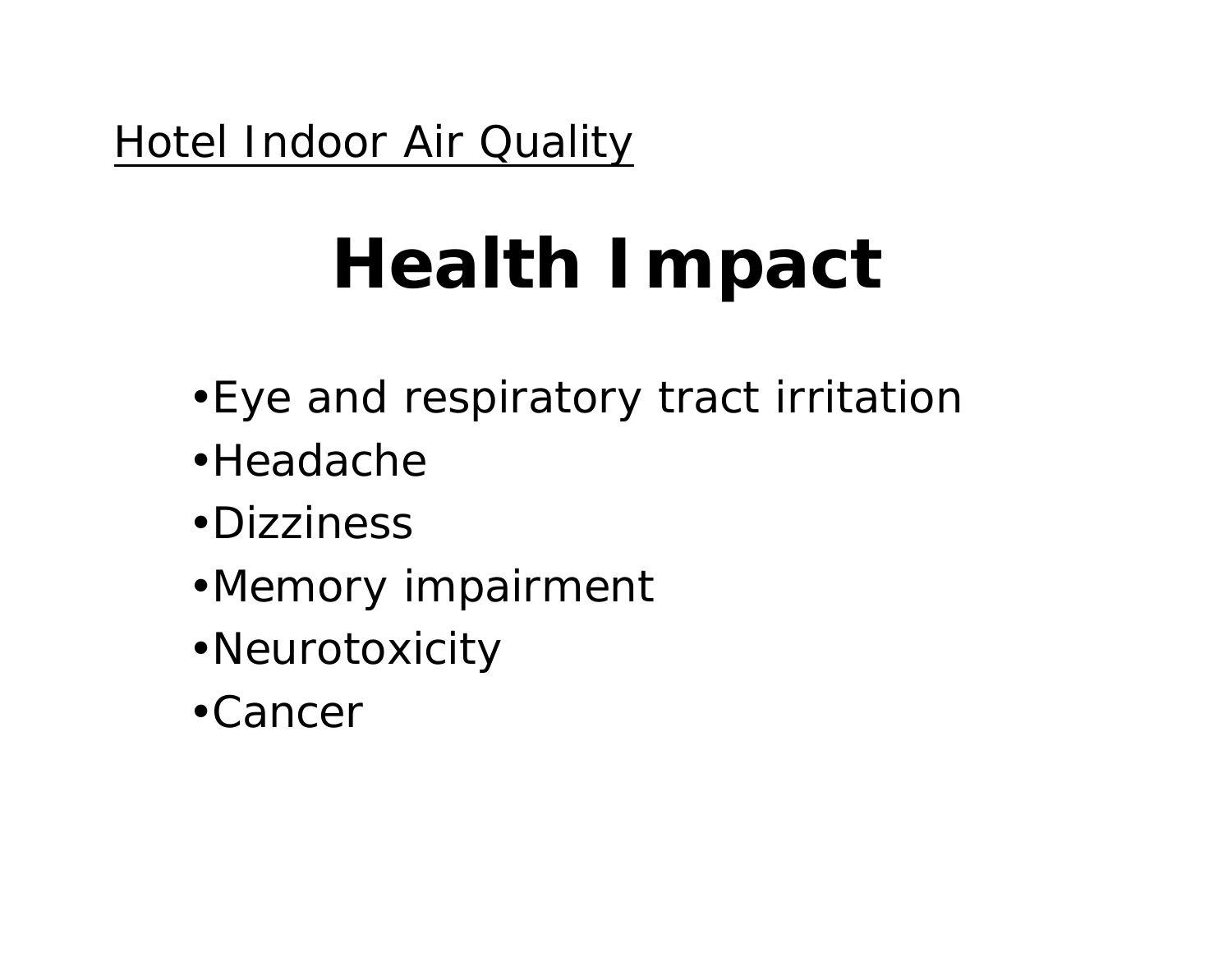# **Controls**

•Look for and purchase a carpet, cushion, or floor-covering adhesive that displays the Carpet and Rug Institute (CRI) Indoor Air Quality Testing label.

•Tests indicated that carpet emissions that are released upon installation, with proper ventilation, will dissipate within 48-72 hours.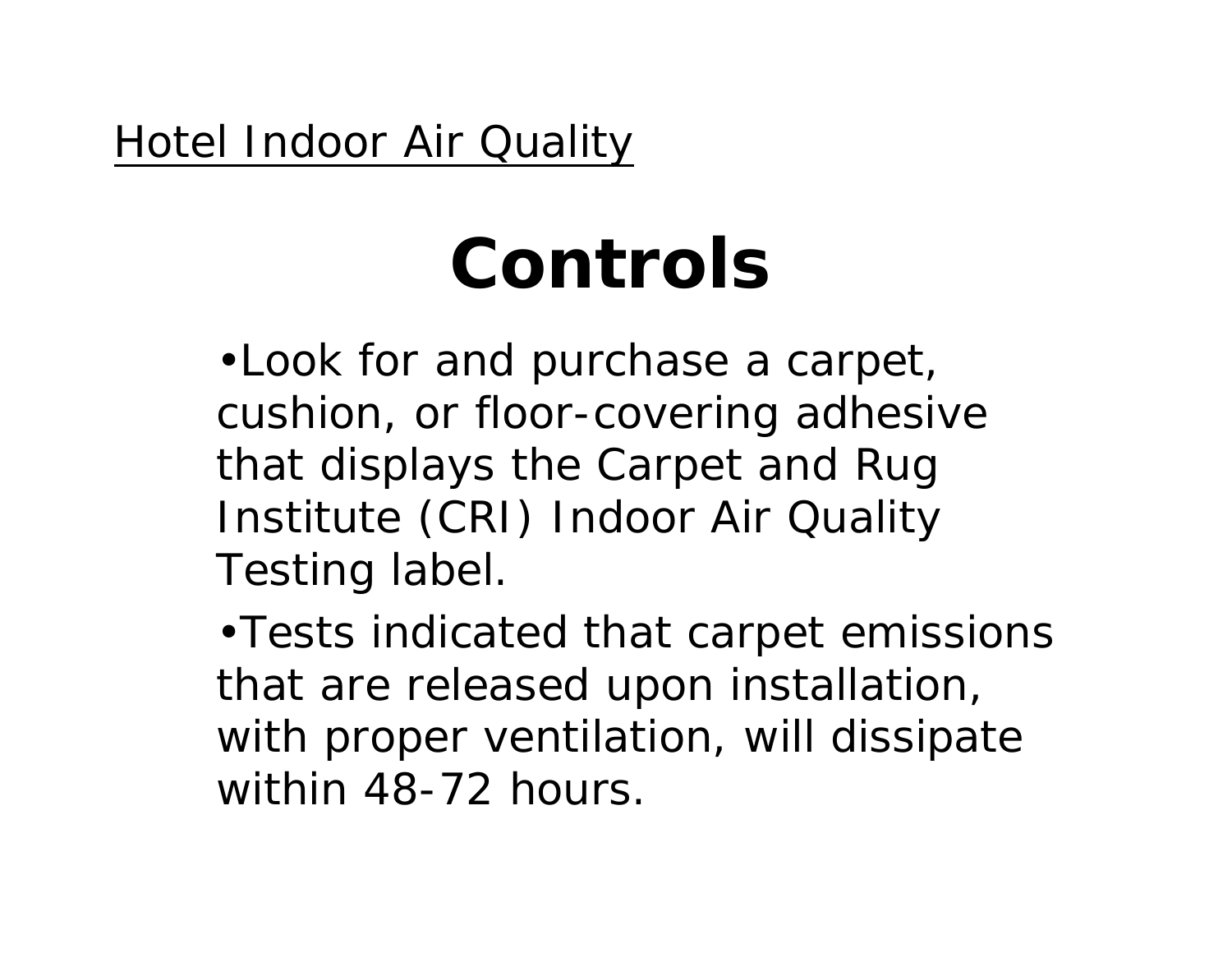

#### *(CRI/IAQ Carpet Testing Label)*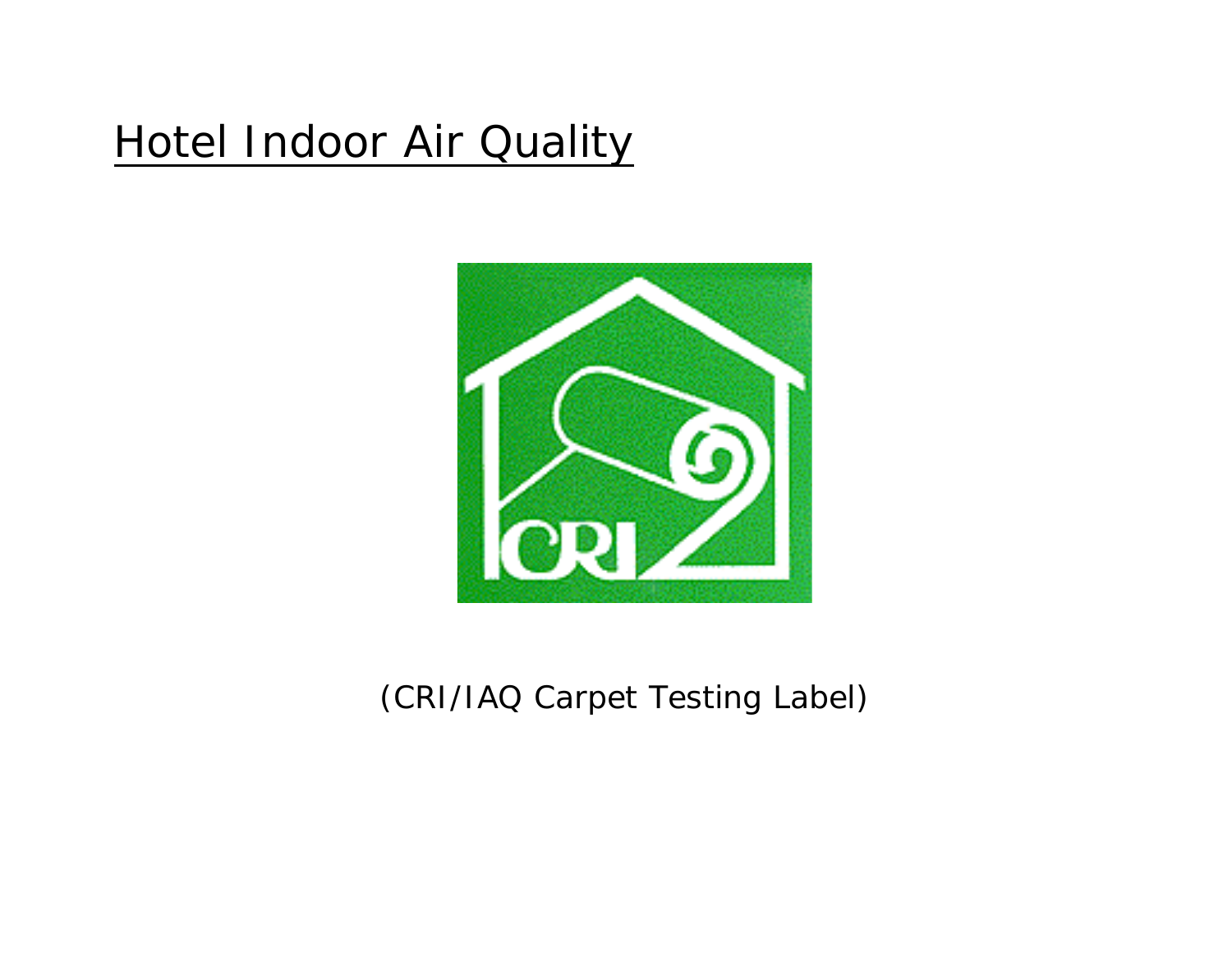| The current criteria for the program are based |                    |  |  |  |
|------------------------------------------------|--------------------|--|--|--|
| on a maximum emission factor measured in       |                    |  |  |  |
| $mg/m-2$ hr as follows:                        |                    |  |  |  |
| <b>Total Volatile Organic Compounds</b>        | 0.5                |  |  |  |
| 4-PC (4-Phenylcyclohexene)                     | 0.05               |  |  |  |
| Formaldehyde (to prove that none is            | $\vert 0.05 \vert$ |  |  |  |
| used)                                          |                    |  |  |  |
| <b>Styrene</b>                                 |                    |  |  |  |

*(CRI/IAQ Carpet Testing Program, 1992)*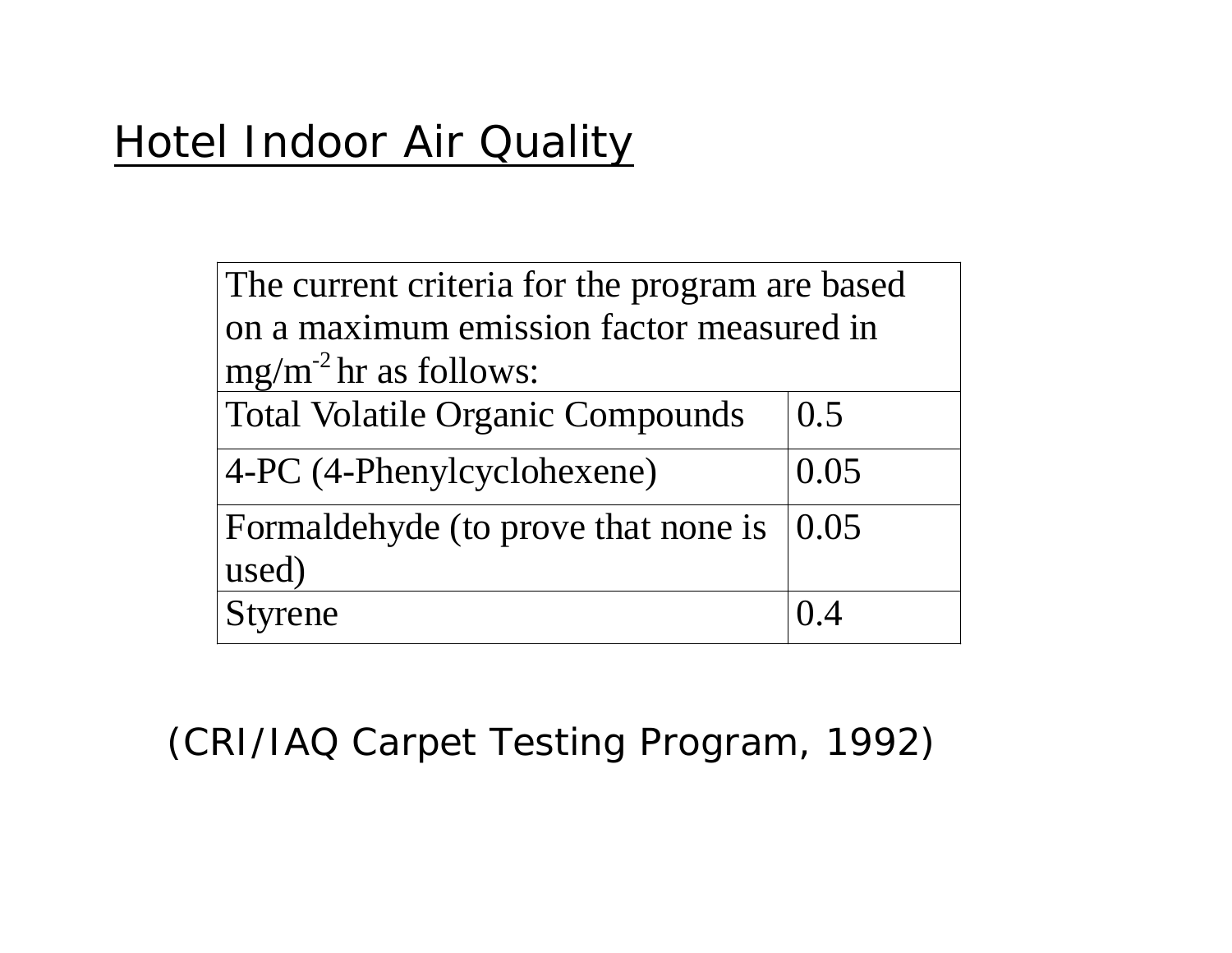## **Vacuum cleaner**

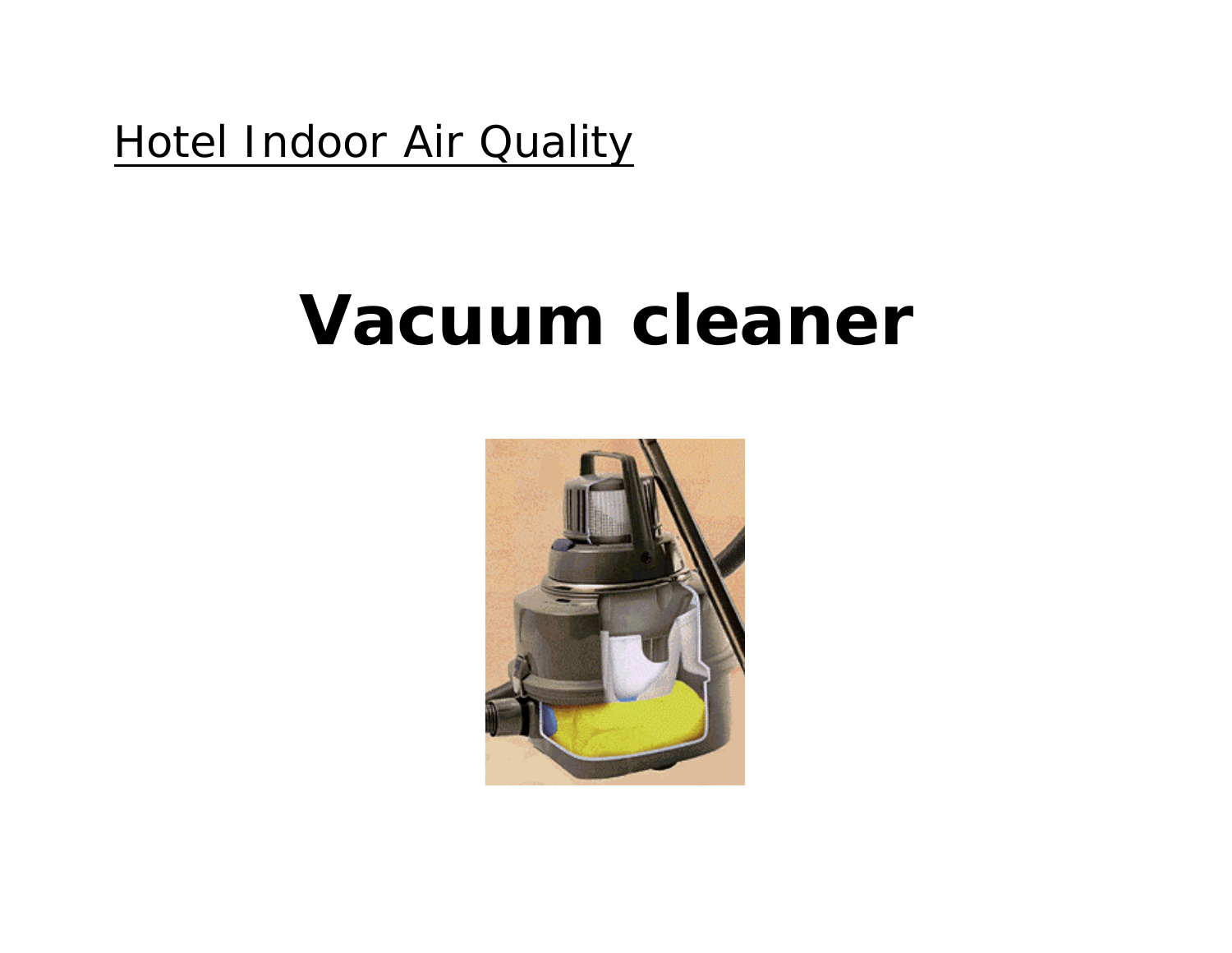•Use portable HEPA (high efficiency particulate arrestance) vacuums instead of low-efficiency paper-bag collectors.

•True HEPA exhaust filter captures 99.99% of all particles down to 0.3 microns.

*(Plant Engineering; Feb 1998)*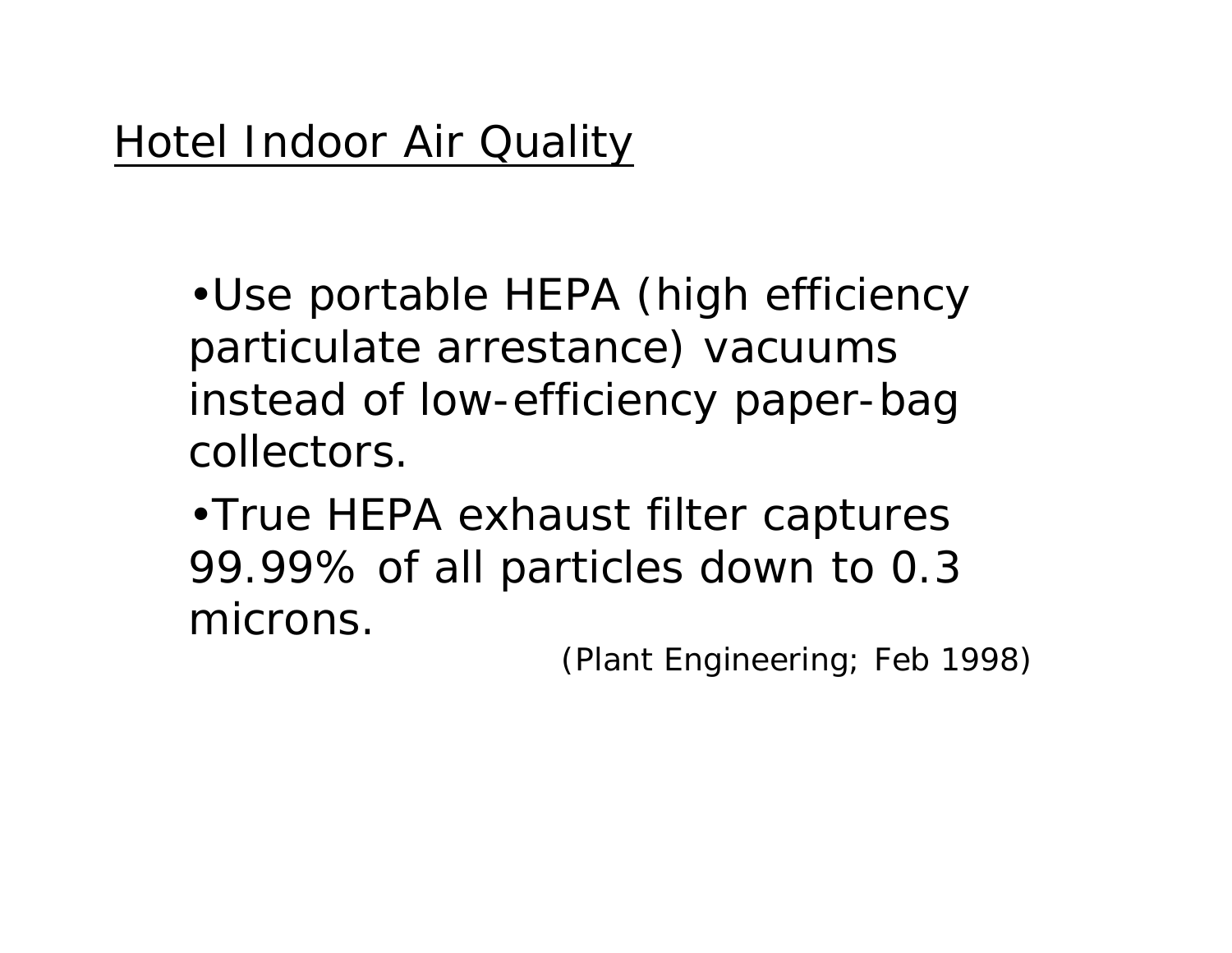#### HEPA Vacuum Cleaner V.S. Non-HEPA Vacuum Cleaner

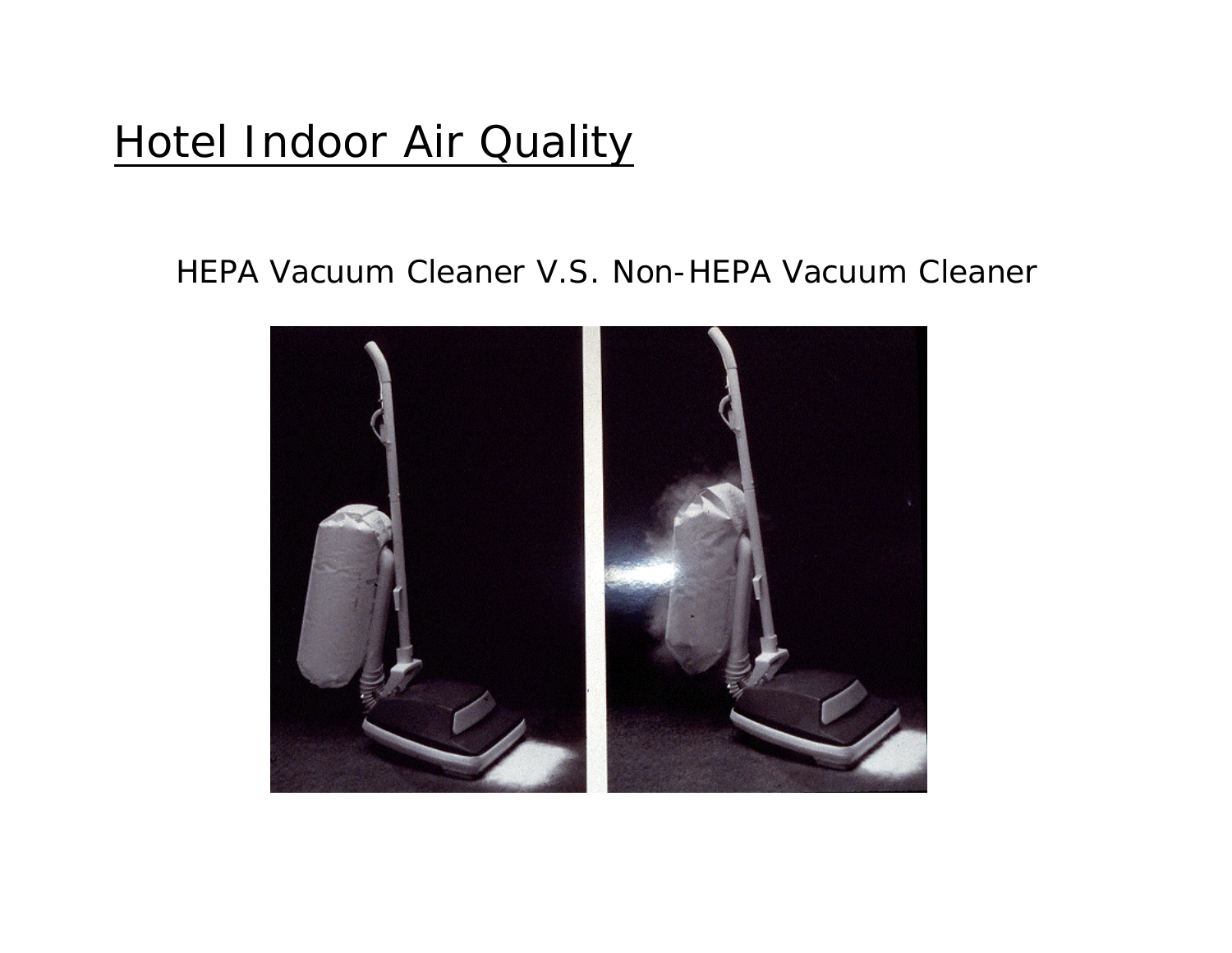## **Dishwasher**

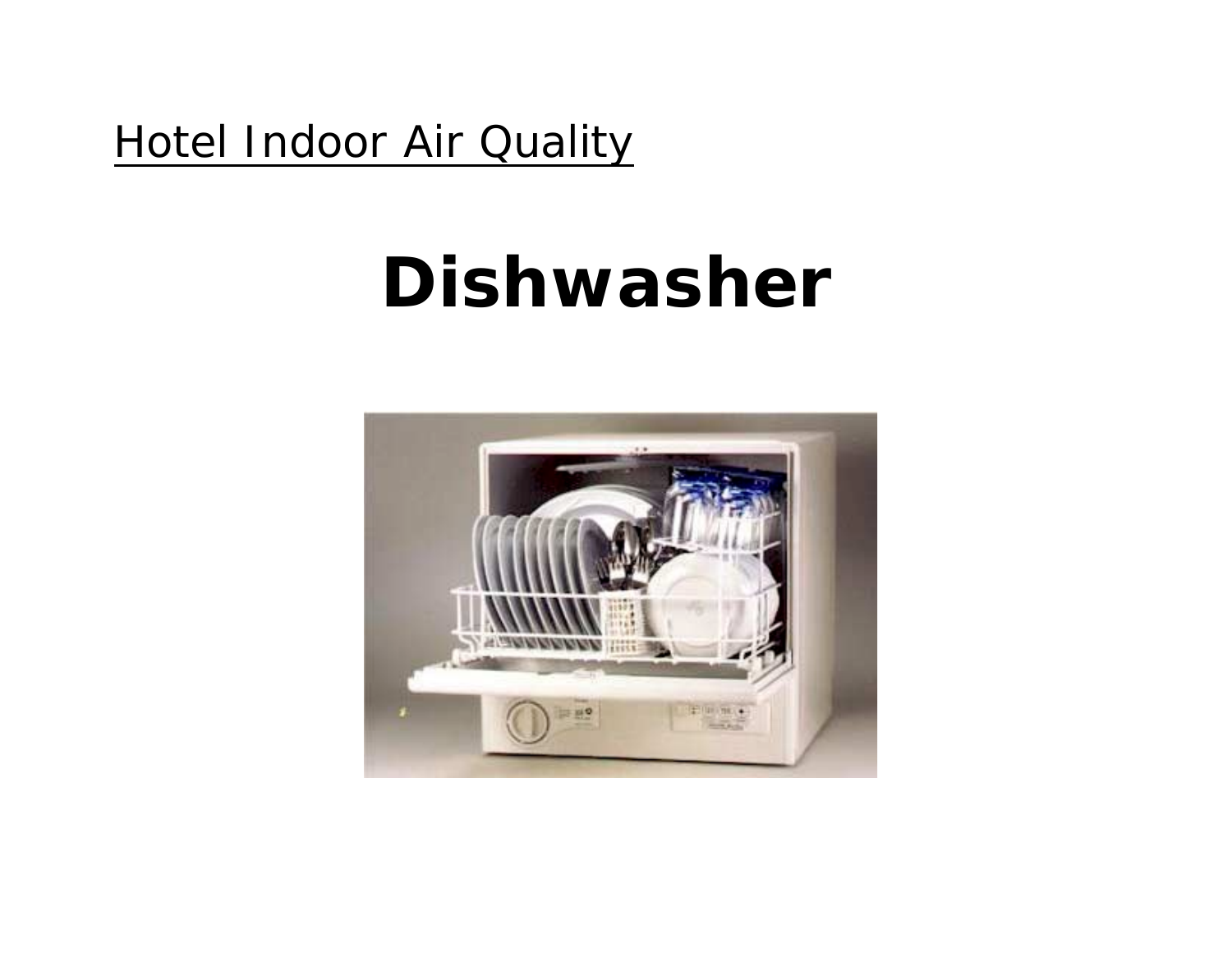Waterborne pollutants from tap water enter the air when water is heated. Within a minute or 2, the first cycle in the dishwasher stripped the water of 96 to 100 percent of **toluene**, **ethylbenzene**, and **cyclohexane**. It continuously vent some 5 to 7 liters of air per minute into the kitchen, the volatilized pollutants almost immediately begin circulating within the house.

#### **Solution**

Use exhaust fans or open windows in kitchens and bathrooms when showering, cooking, or using the dishwasher.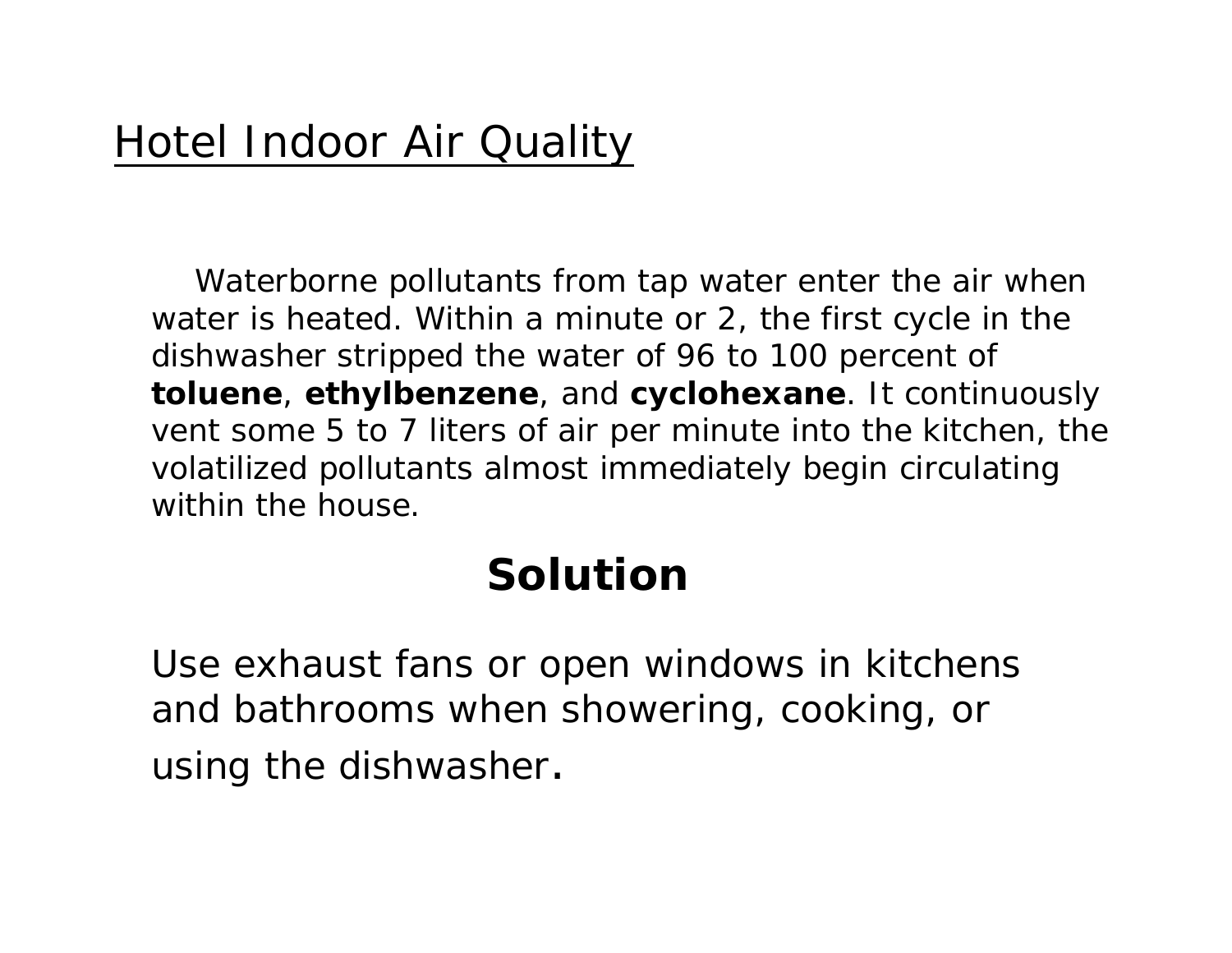### **Bacteria**



#### **Legionnaire's Disease** can be infected via the mist of cooling towers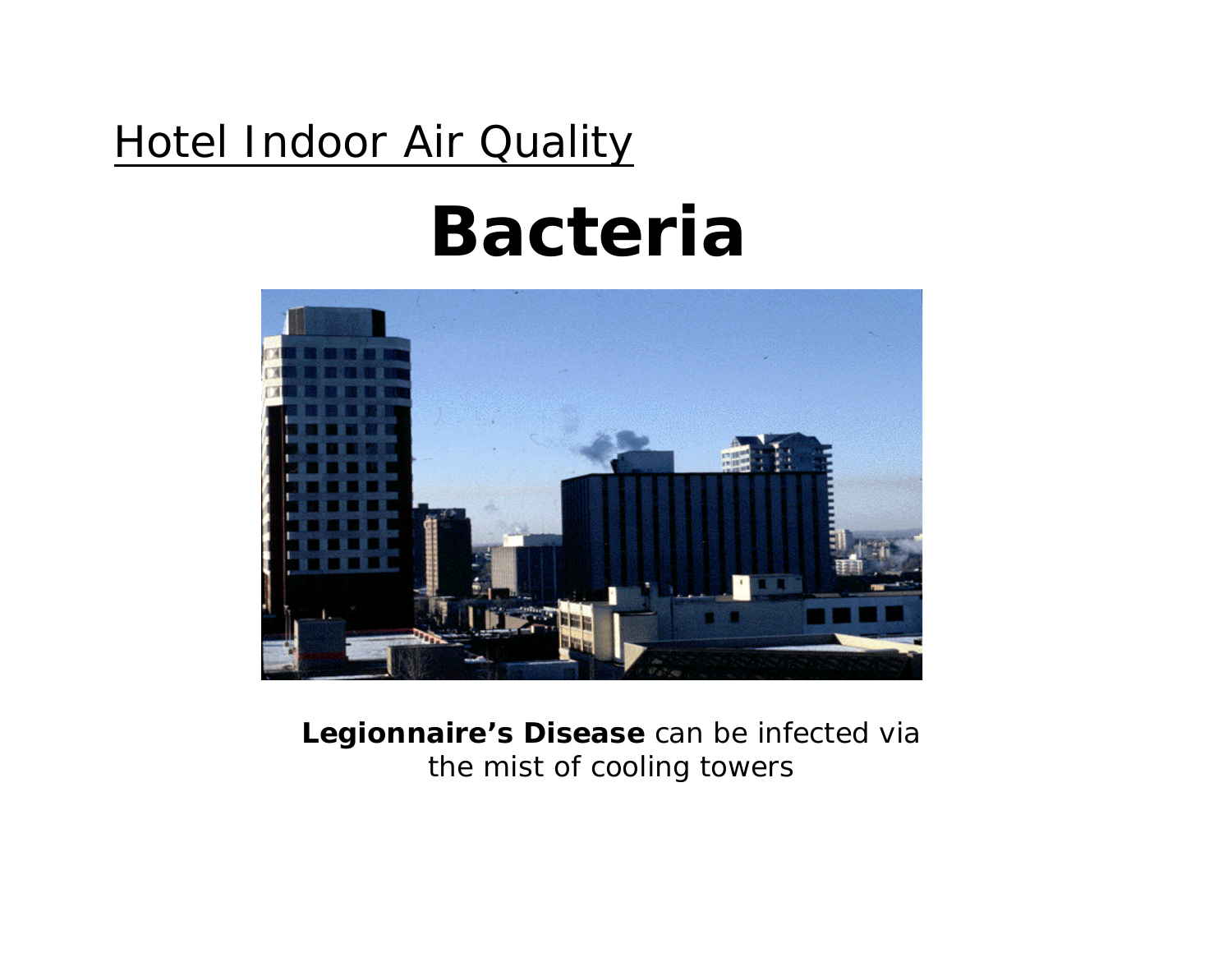## **Conditions**

- •Ubiquitous
- •Many bacteria are ~1µn
- • Ventilation duct dust can contain up to 50,000 bacteria per gram of dust.
- • Dirty HVAC filters can contain up to 6,700 bacteria per gram of dust.
- Bacteria need 95% RH to survive.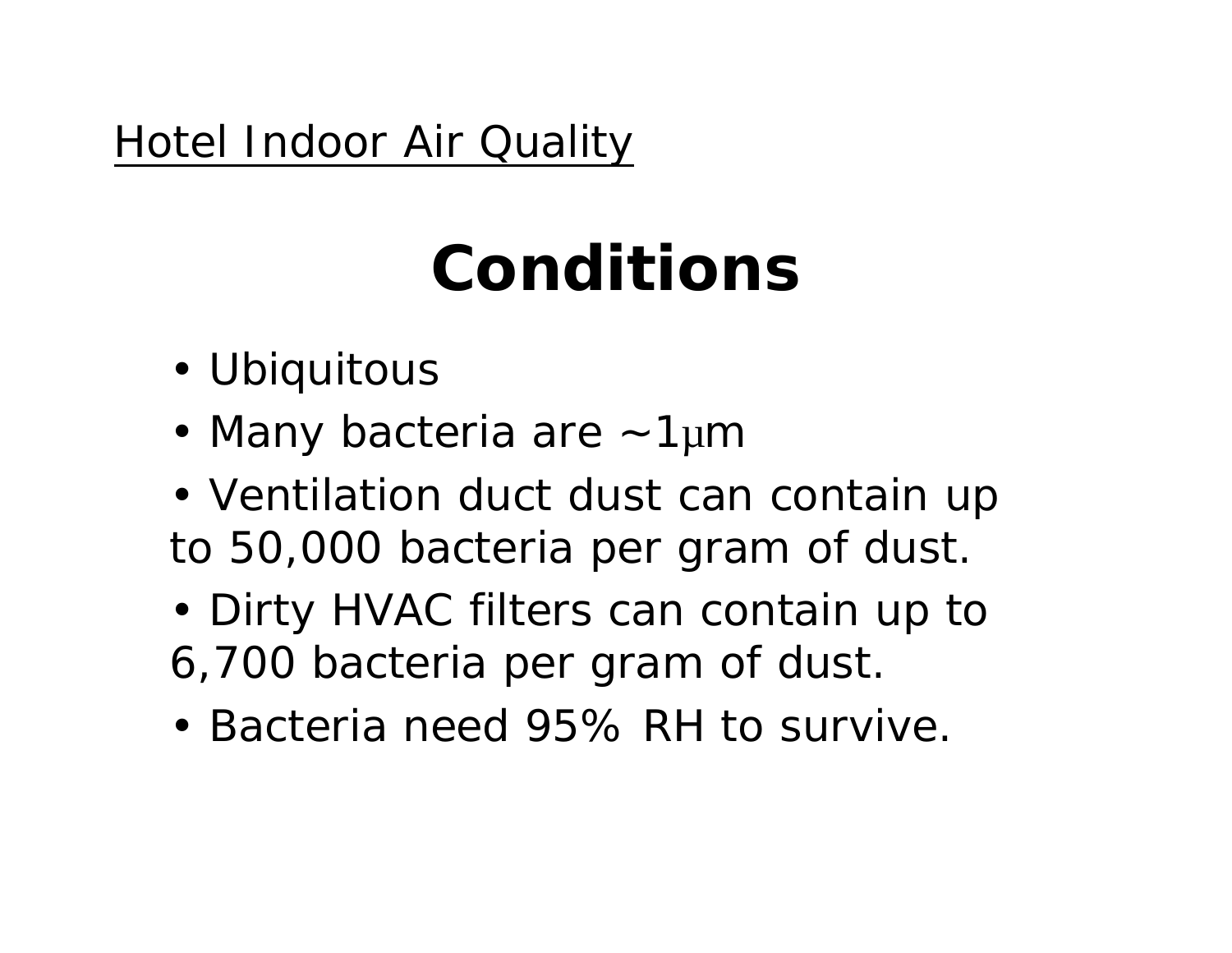## **Health Impact**

#### **Legionnaire's Disease**

• *Legionella pneumophila* can thrive in cooling towers and the cooling tower mist can be reentrained into the HVAC system.

- Symptoms malaise, headache, high fever, gastro-intestinal symptoms, respiratory failure, death.
- Legionnaire's disease mainly fatal for elderly and immune-suppressed (e.g. AIDS patients).
- > 600 deaths per year.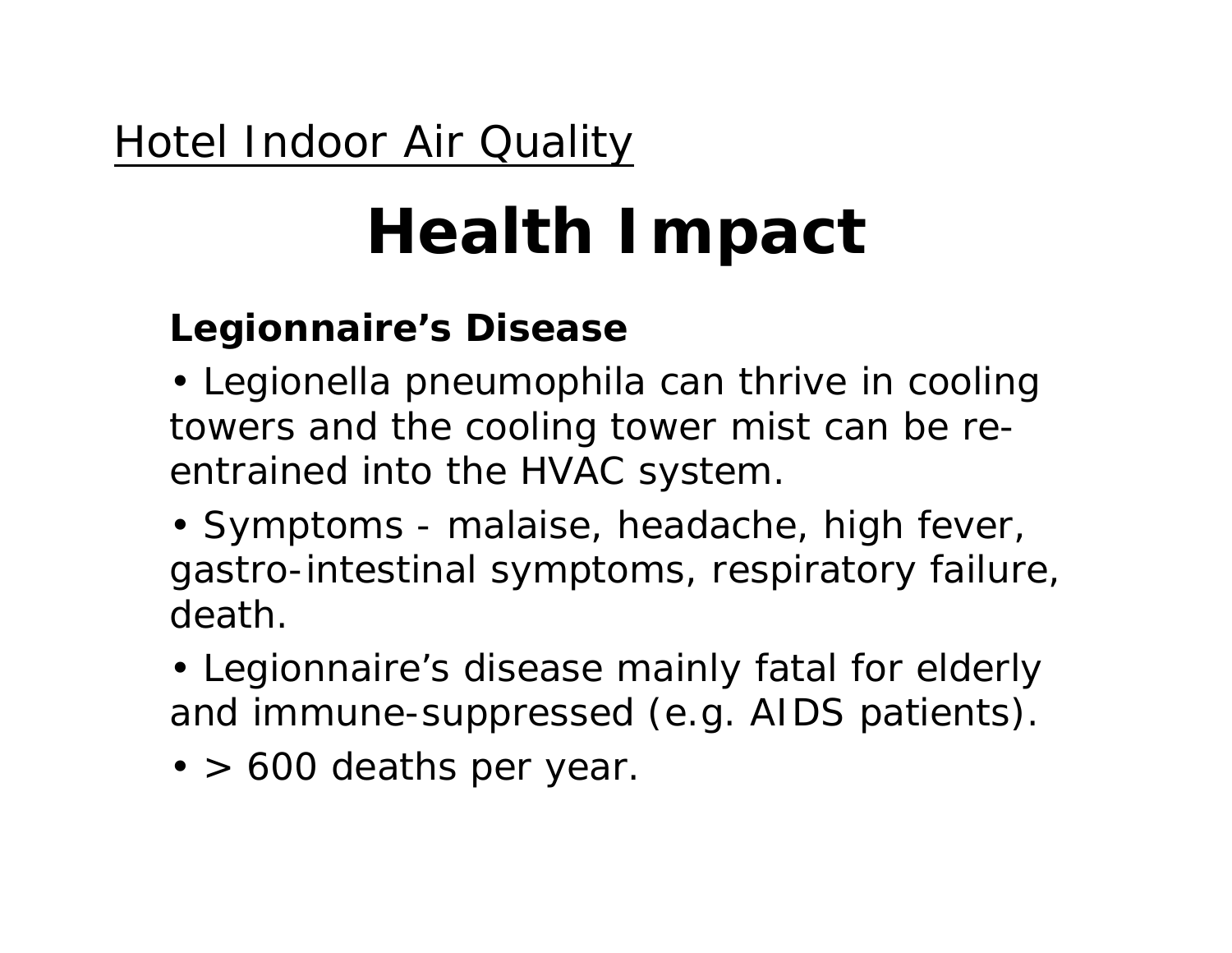## **Controls**

• Lower water temperature by installing cooling towers. Optimal growth temperature ~35 **°**C in water (~95 **°**F).

*(Issues on Prevention of Nosocmial Pneumonia, 1994)*

- Bacterium killed in 8 minutes at 58**°**C (136 **°**F).
- Bacterium killed in 4 minutes at 60**°**C (140 **°**F).
- Killed by chlorination.
- Killed by UV light.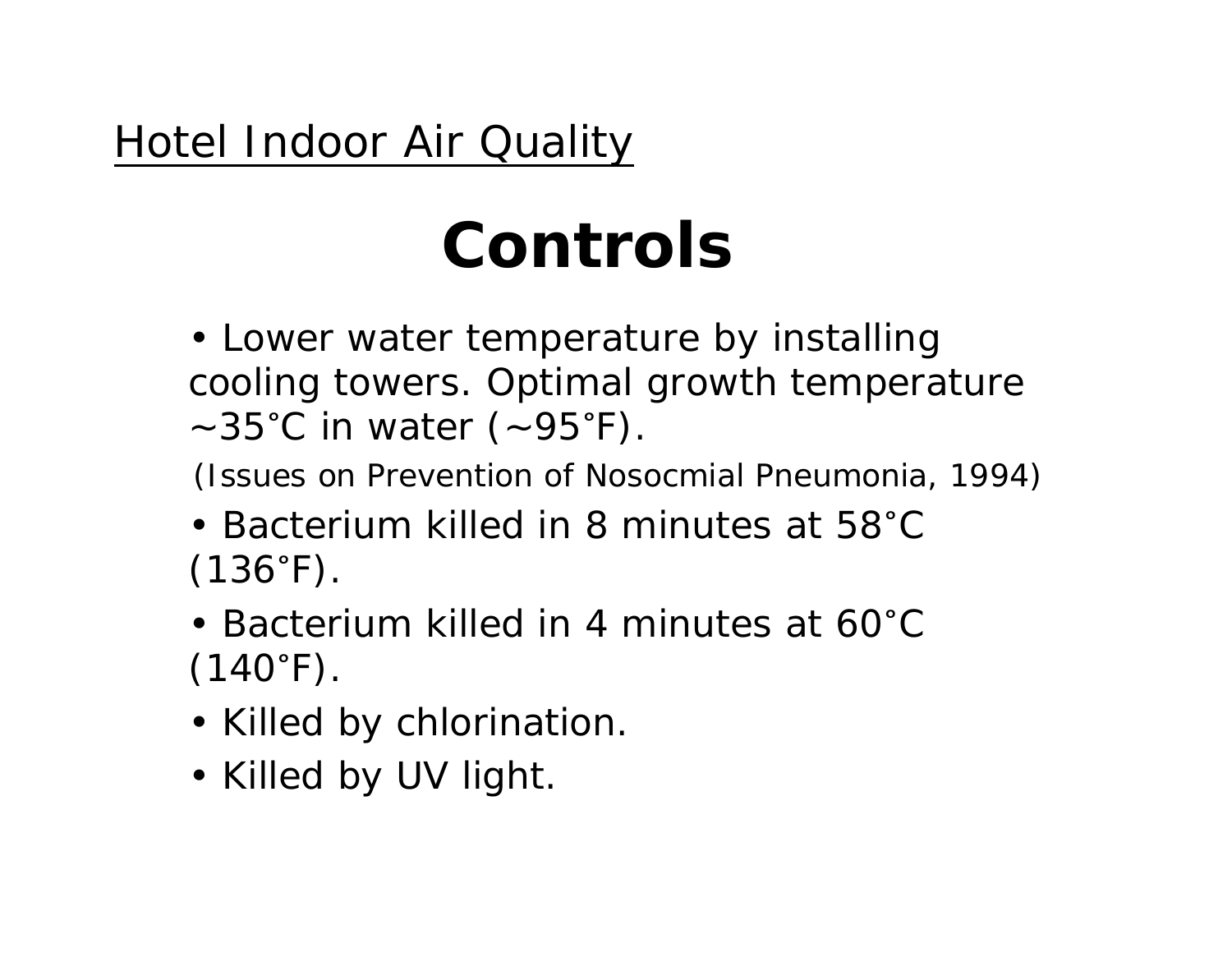#### **Schematic of a Typical Cooling Tower**

*(after MILLER, 1979)*

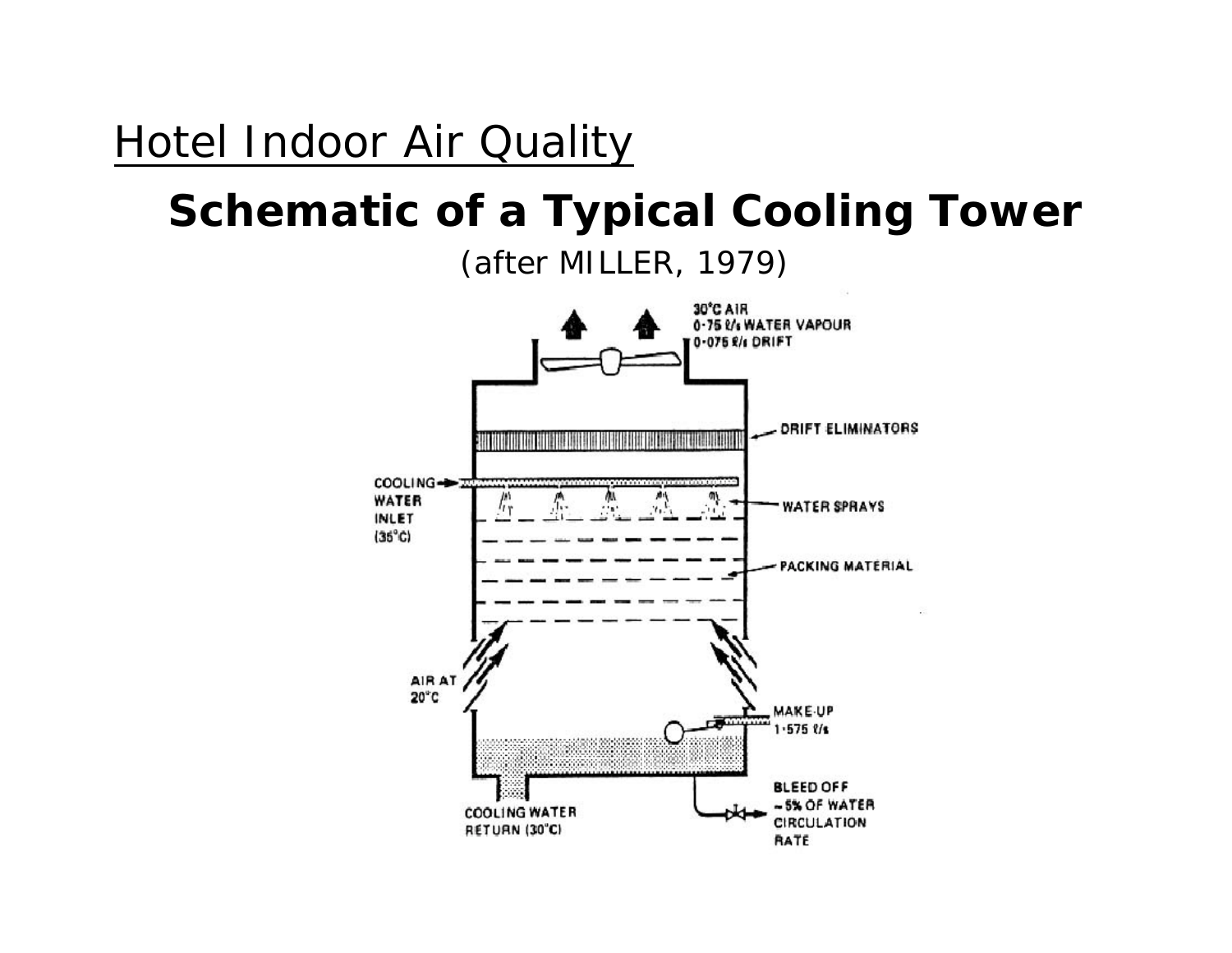| <b>Suggested Legionella Risk Assessment Levels</b> |               |                  |             |  |
|----------------------------------------------------|---------------|------------------|-------------|--|
| Legionella                                         | Cooling       | <b>Hot Water</b> | Humidifiers |  |
| Per ml.                                            | <b>Towers</b> | <b>Systems</b>   | fogger      |  |
| $\leq$ 1                                           | Low           | Low              | Low but     |  |
|                                                    |               |                  | increasing  |  |
| $1$ to 9                                           | Low           | Low but          | Moderate    |  |
|                                                    |               | increasing       |             |  |
| 10 to 99                                           | Low but       | Moderate         | High        |  |
|                                                    | increasing    |                  |             |  |
| 100 to 999                                         | Moderate      | High             | High        |  |
| >1000                                              | High          | High             | High        |  |

*(Occupational Hazard, 1999)*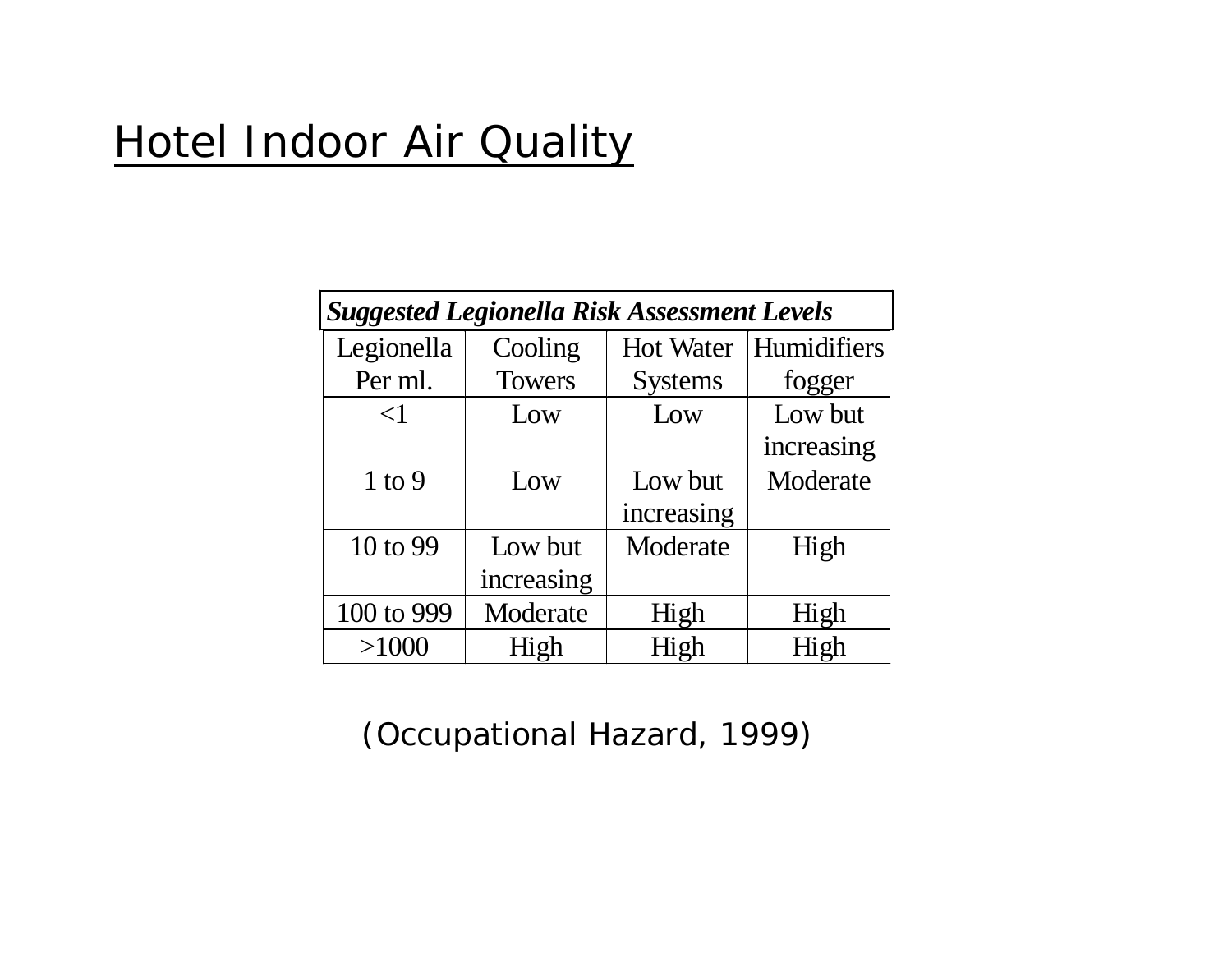# **HVAC**



#### Room HEPA filter unit *(Isolate, INC.)*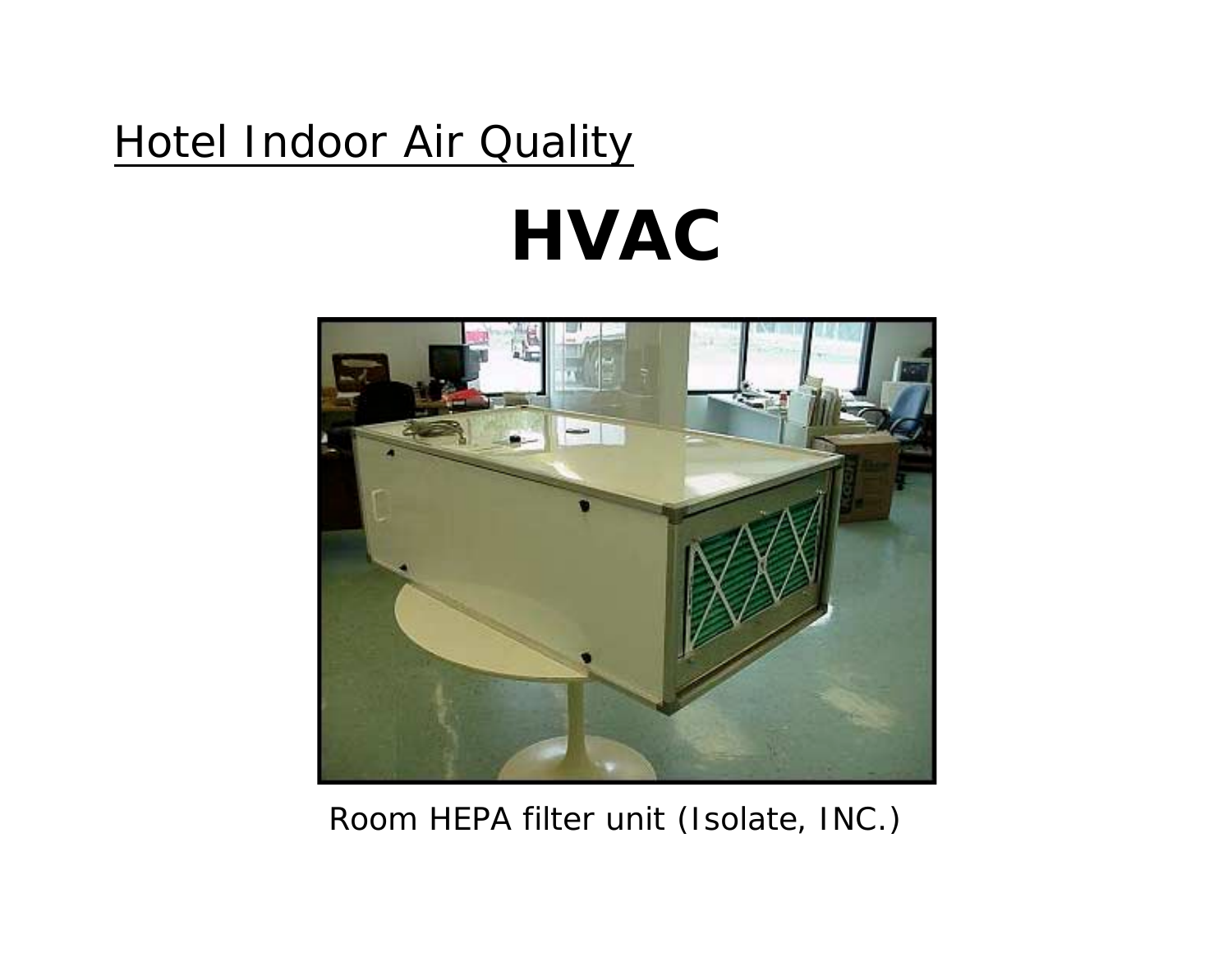## **Contaminant**

- •Dust or dirt in ductwork or other components
- •Microbiological growth in drip pans, humidifiers, ductwork, and coil
- •Improper use of biocides, sealants, and cleaning compounds
- •Improper venting of combustible products
- •Refrigerant leakage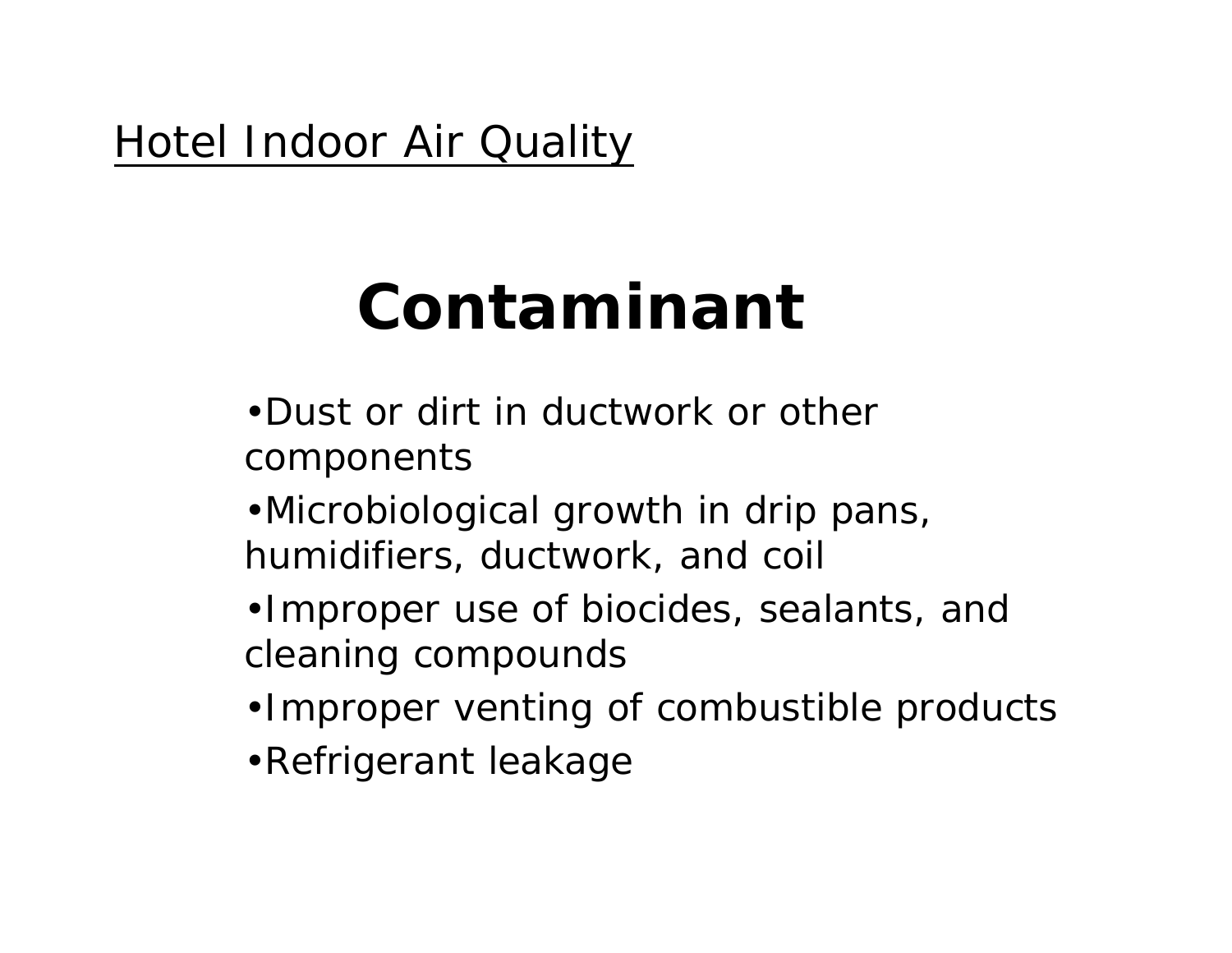#### Filter efficiency suggested by ASHRAE:

| Hotel/Motel                 |         |
|-----------------------------|---------|
| Bedrooms                    | 20%-30% |
| <b>Suites</b>               | 20%-30% |
| Lobbies                     | 20%-30% |
| Conference                  | 20%-30% |
| <b>Assembly Hall</b>        | 20%-30% |
| <b>Restaurant/Nite-club</b> | 35%-40% |
| <b>Smoking Room</b>         | 80%     |



HEPA filters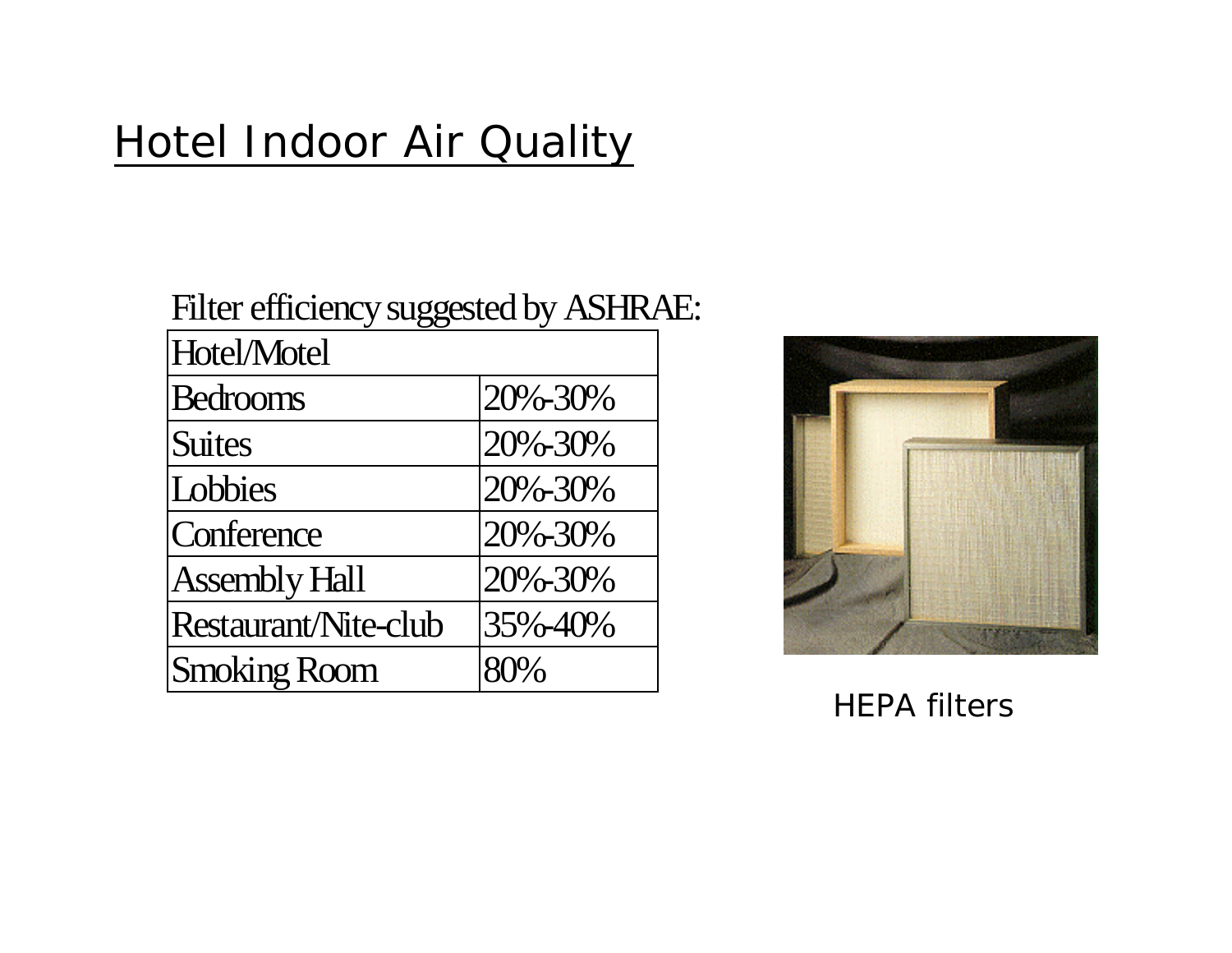**Relationship between CO2 levels in a space and ventilation**



*(Telaire Systems, Inc)*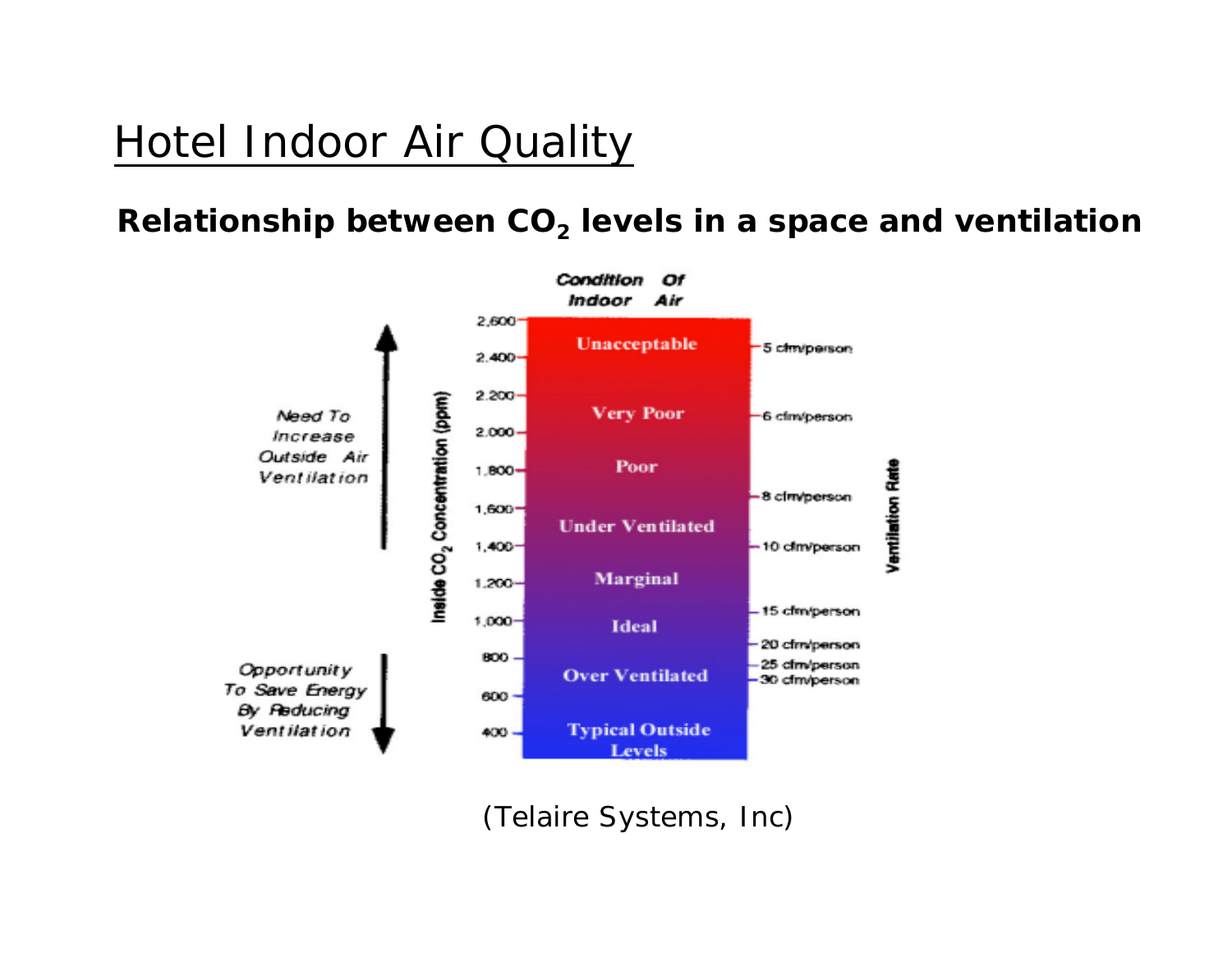# **Smoking**

EPA concluded that ETS(Environmental Tobacco Smoke) is a human lung carcinogen, responsible for approximately 3,000 lung cancer deaths annually in U.S. nonsmokers.

#### WHAT IS YOUR FACILITY'S SMOKING POLICY?